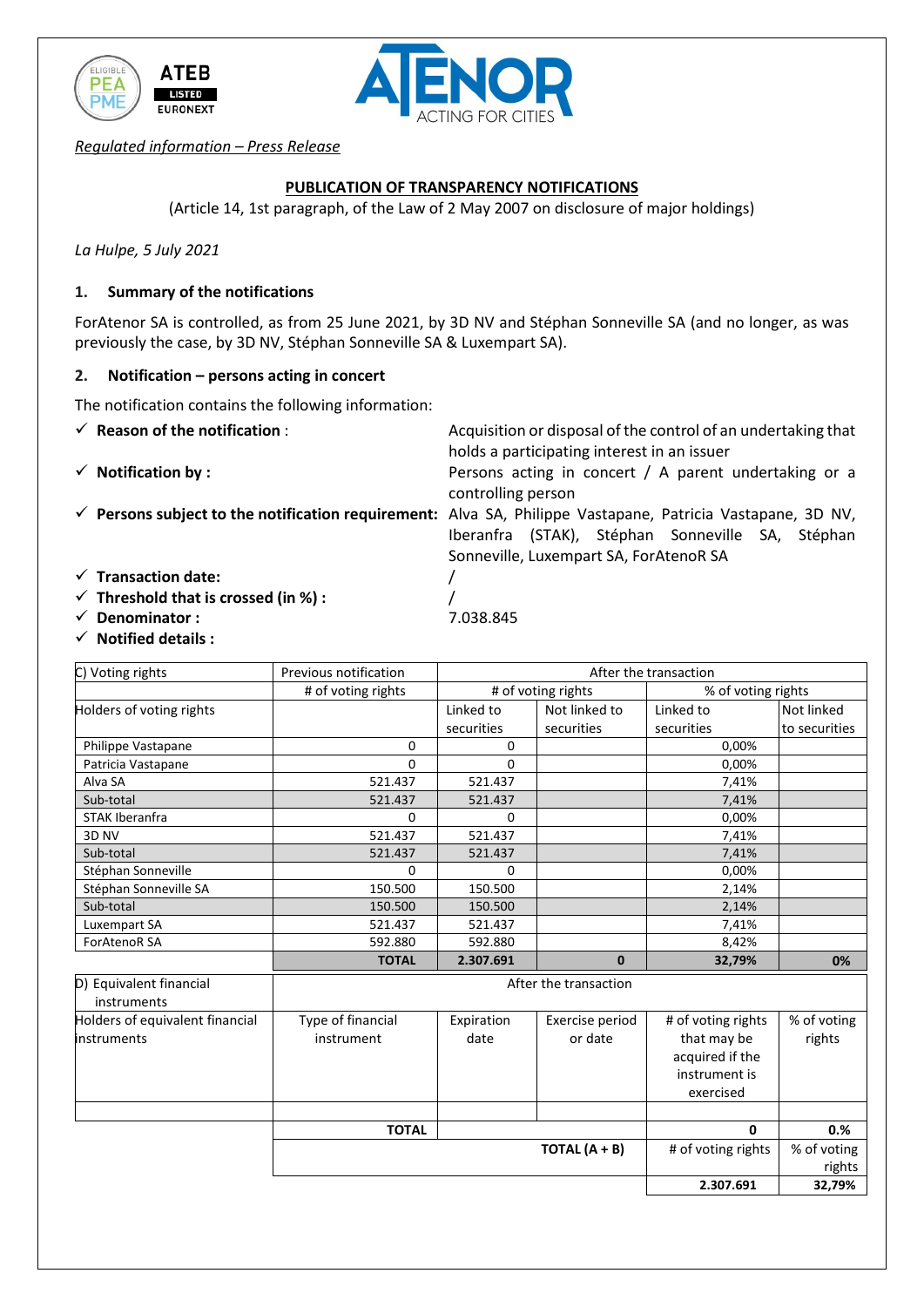



 $\checkmark$  Chain of controlled undertakings through which the holding is effectively held :

- Alva SA is controlled by Les Viviers SA, a company incorporated under Luxembourg law. Les Viviers SA is controlled by:
	- Mr Philippe Vastapane
	- Mrs. Patricia Vastapane
- 3D NV is controlled by « stichting administratiekantoor » Iberanfra. « stichting administratiekantoor » Iberanfra is not a controlled entity.
- Stéphan SONNEVILLE SA is controlled by Mr Stéphan Sonneville.
- Luxempart SA : nor entity or physocal person has ultimate control of Luxempart SA. However, Luxempart SA has a reference shareholder which is Foyer Finance SA, a company incorporated under Luxembourg law.
- ForAtenoR SA is controlled by 3D NV and Stéphan Sonneville SA.

## **Additional information :**

ForAtenor SA is controlled, as from 25 June 2021, by 3D NV and Stéphan Sonneville SA (and no longer, as was previously the case, by 3D NV, Stéphan Sonneville SA & Luxempart SA).

## **3. Notification - ForAtenoR SA**

The notification contains the following information:

- **Reason of the notification** : Acquisition or disposal of the control of an undertaking that
- **Notification by :** A person that notifies alone

holds a participating interest in an issuer **Persons subject to the notification requirement:** ForAtenoR SA

- **Transaction date:** /
- **Threshold that is crossed (in %) :** /
- **Denominator :** 7.038.845
- **Notified details :**

| C) Voting rights                | Previous notification | After the transaction |                    |                    |               |  |  |
|---------------------------------|-----------------------|-----------------------|--------------------|--------------------|---------------|--|--|
|                                 | # of voting rights    |                       | # of voting rights | % of voting rights |               |  |  |
| Holders of voting rights        |                       | Linked to             | Not linked to      | Linked to          | Not linked    |  |  |
|                                 |                       | securities            | securities         | securities         | to securities |  |  |
| <b>ForAtenoR SA</b>             | 819.456               | 819.456               |                    | 11,64%             |               |  |  |
|                                 | <b>TOTAL</b>          | 819.456               | $\bf{0}$           | 11,64%             | 0%            |  |  |
| D) Equivalent financial         | After the transaction |                       |                    |                    |               |  |  |
| instruments                     |                       |                       |                    |                    |               |  |  |
| Holders of equivalent financial | Type of financial     | Expiration            | Exercise period    | # of voting rights | % of voting   |  |  |
| <b>instruments</b>              | instrument            | date                  | or date            | that may be        | rights        |  |  |
|                                 |                       |                       |                    | acquired if the    |               |  |  |
|                                 |                       |                       |                    | instrument is      |               |  |  |
|                                 |                       |                       |                    | exercised          |               |  |  |
|                                 |                       |                       |                    |                    |               |  |  |
|                                 | TOTAL                 |                       |                    | 0                  | 0.%           |  |  |
|                                 |                       |                       | TOTAL $(A + B)$    | # of voting rights | % of voting   |  |  |
|                                 |                       |                       |                    |                    | rights        |  |  |
|                                 |                       |                       |                    | 819.456            | 11,64%        |  |  |

 $\checkmark$  Chain of controlled undertakings through which the holding is effectively held :

ForAtenoR SA is controlled by 3D NV and Stéphan Sonneville SA.

### **Additional information :**

ForAtenor SA is controlled, as from 25 June 2021, by 3D NV and Stéphan Sonneville SA (and no longer, as was previously the case, by 3D NV, Stéphan Sonneville SA & Luxempart SA).